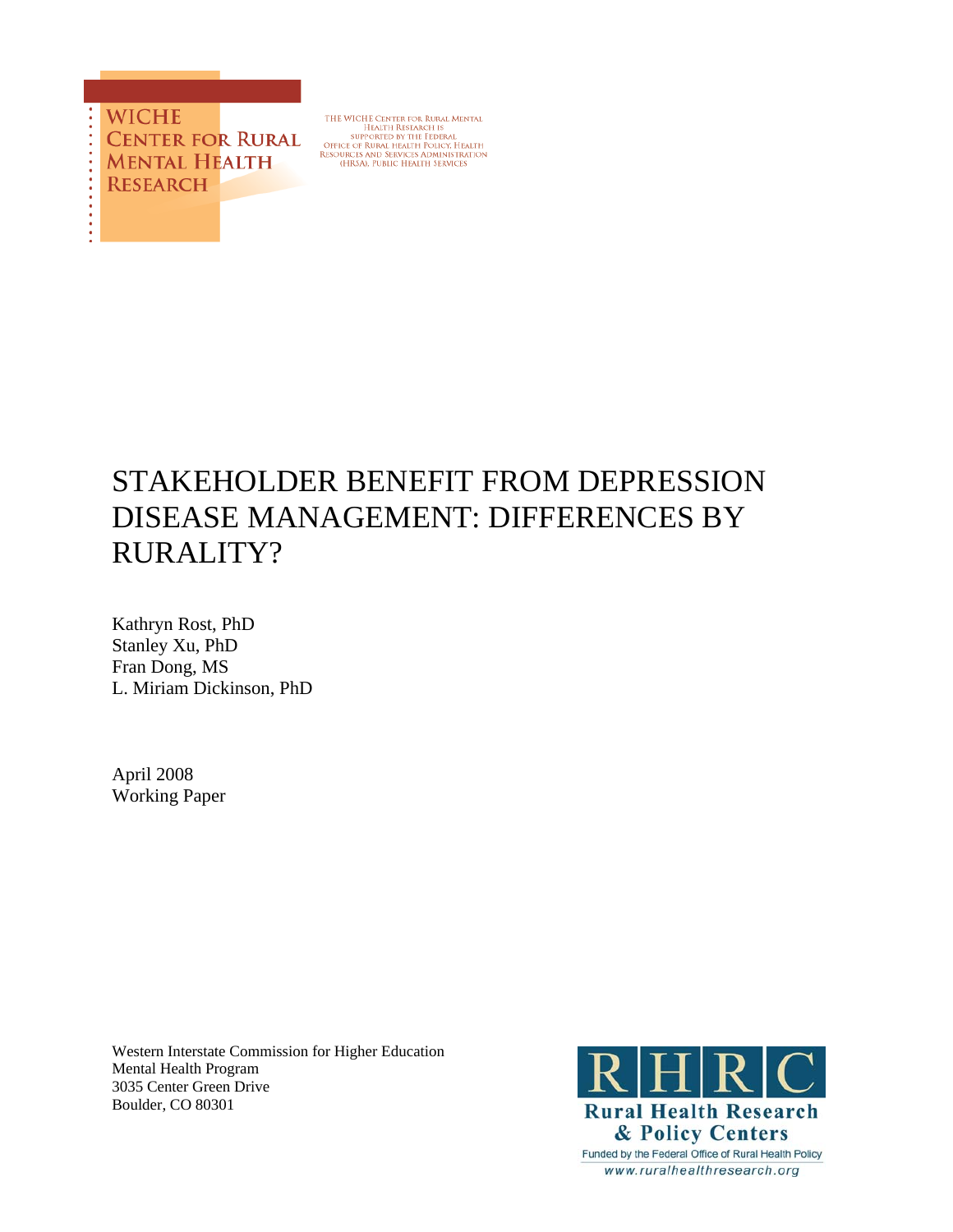Acknowledgements: This research was supported by the Health Resources and Services Administration (HRSA ORHP U1CRH03713-01-00) and the Quality Improvement for Depression cooperative study (MH54444).

Dr. Rost is Elizabeth Freed Professor in the Department of Medical Humanities and Social Sciences at the Florida State University College of Medicine and former PI of the ORHP WICHE Center for Rural Mental Health Research. Dr. Xu is Head of Biostatistics in the Clinical Research Unit of Kaiser Permanente Health Plan and Assistant Professor in the Department of Preventive Medicine and Biometrics at the University of Colorado at Denver and Colorado Health Sciences Center. Fran Dong, M.S., is currently the Statistical Analyst for the WICHE Mental Health Program. Dr. Dickinson is a Biostatistician and Associate Professor at the Department of Family Medicine at the University of Colorado at Denver and Health Sciences Center.

Kathryn Rost, PhD is the corresponding author. Dr. Rost completed this work at Western Interstate Commission for Higher Education (WICHE) Mental Health Program, 3035 Center Green Dr., Boulder, Colorado 80301-9752. Dr. Rost's current e-mail is Kathryn.Rost@med.fsu.edu, telephone (850)645-7367 and fax is (850)645-1773.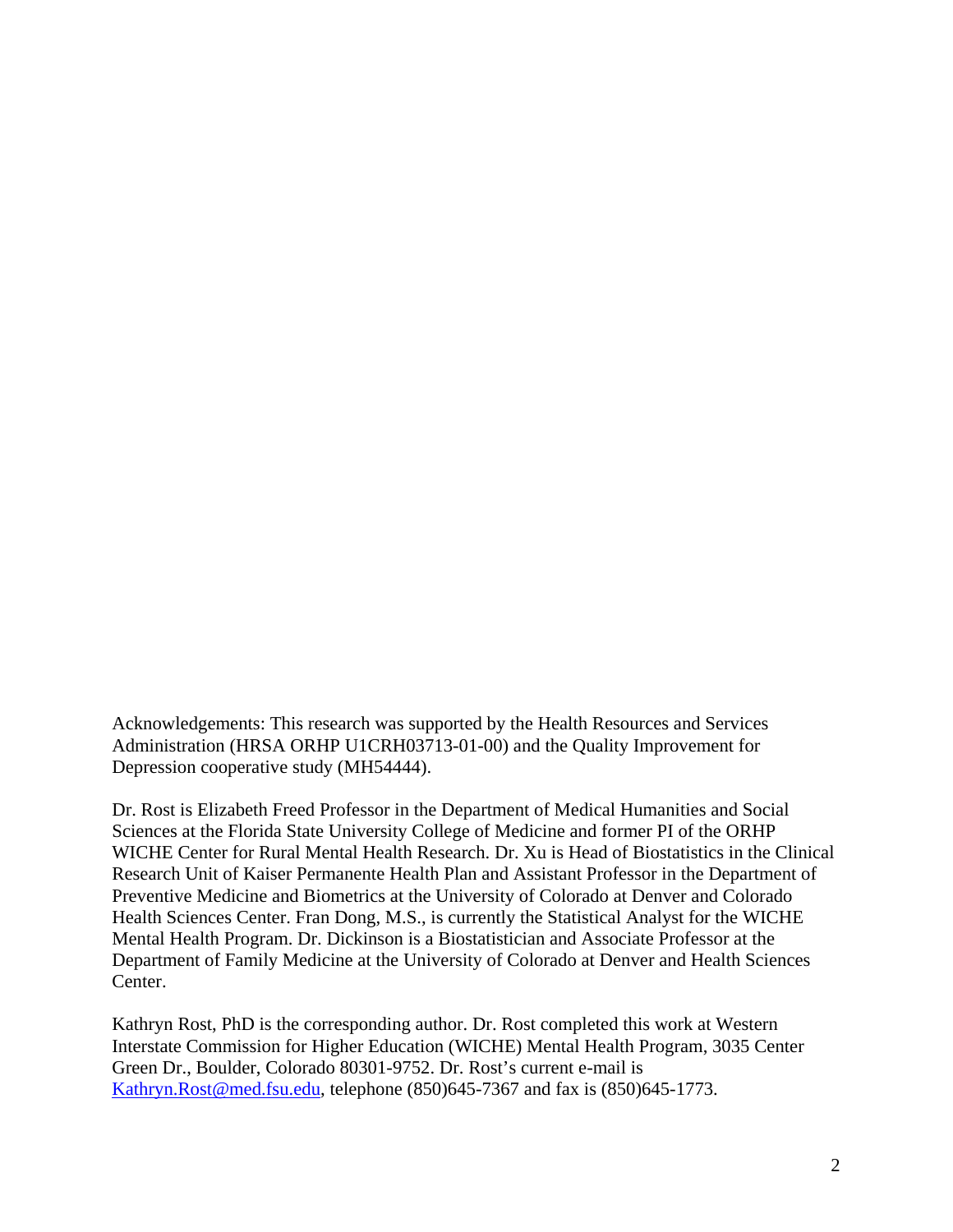# TABLE OF CONTENTS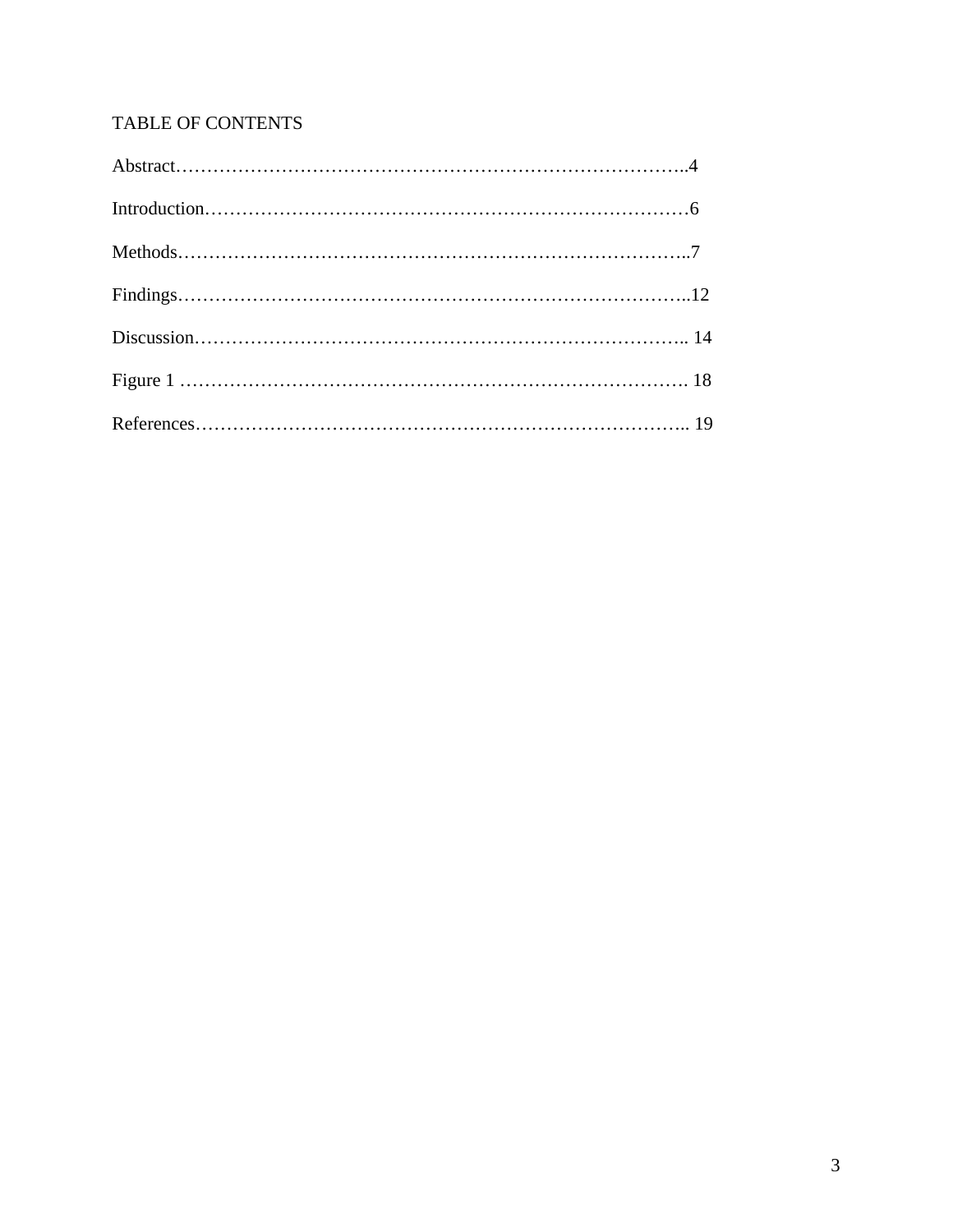# **ABSTRACT**

**Background:** Despite increasing consensus about the value of depression disease management programs, the field has not identified which stakeholders should absorb the relatively small additional costs associated with these programs.

**Aims of Study:** This paper investigates whether two of the multiple stakeholder groups (health plans and employer purchasers) in two delivery systems (rural and urban) economically benefit from improved depression treatment by testing whether depression care management results in: (1) a greater reduction of utilization costs in insured rural patients than their urban counterparts (health plan stakeholders), and (2) a greater reduction in work costs in employed urban patients than their rural counterparts (employer purchaser stakeholders).

**Methods:** We examined the main and differential effects of intervention on utilization and work costs over 24 months in a pre-planned secondary analysis of 479 depressed patients from rural and urban primary care practices who participated in a randomized controlled trial of depression disease management.

**Results:** Reductions in work costs were observable in both the rural and urban cohort, while reductions in utilization costs were observable in the urban cohort.

**Discussion with Limitations:** While our small sample size limits definitive conclusions, the economic incentives to assure improved depression treatment may differ across health plans and employer purchasers in rural and urban delivery systems. This dataset does not provide us the opportunity to examine how other potential stakeholders would be economically impacted by decisions to provide depression care management to rural America, including state Medicaid agencies, state taxpayers, state insurance commissions, rural communities and families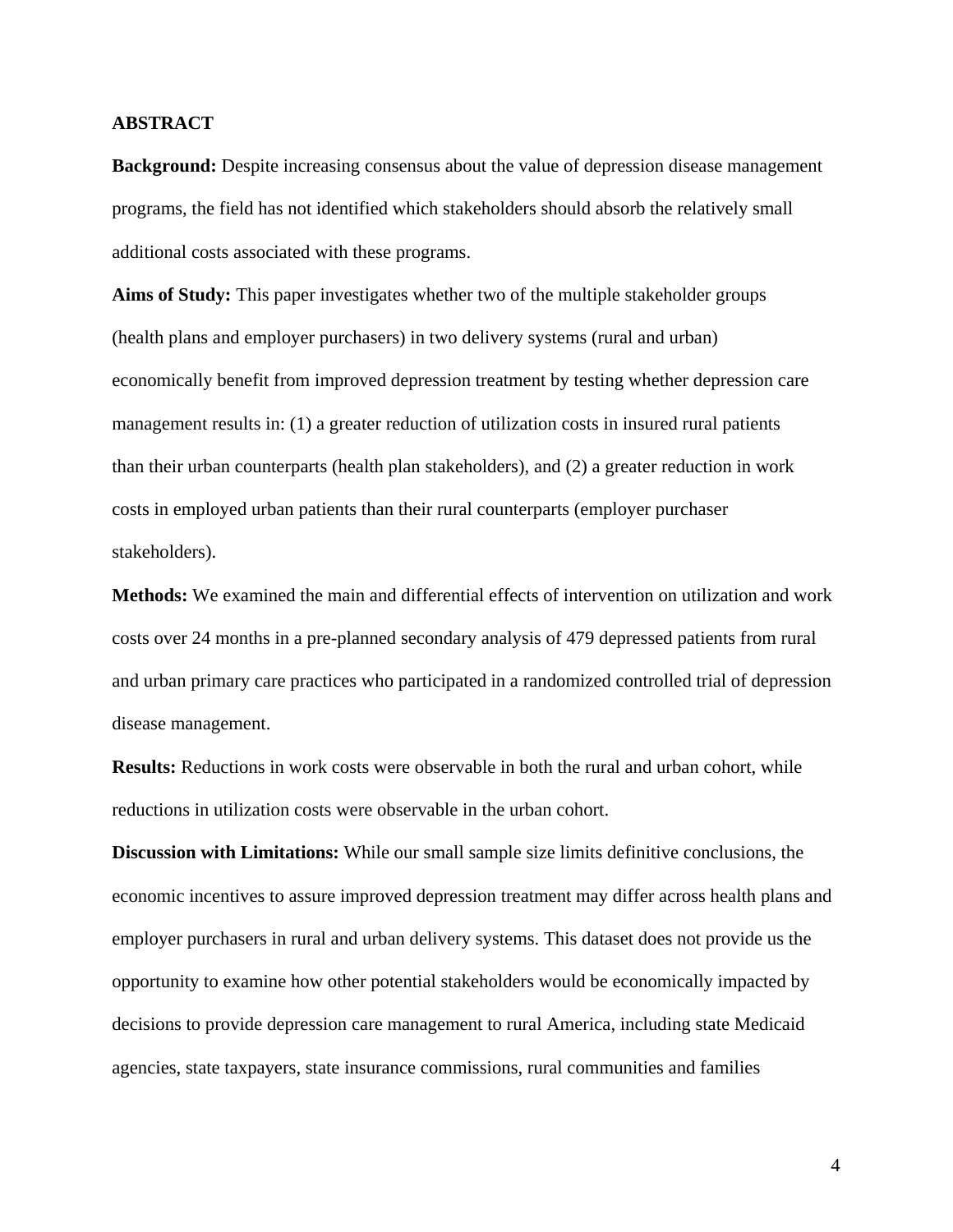themselves. The internal validity of these results is strengthened by the use of a randomized design and by the research team's use of state-of-the-art measurement and analytic strategies to estimate economic outcomes for both stakeholder groups. The internal validity of these results is weakened by the limited power the available sample provided to demonstrate that substantial dollar differences we observed were statistically significant. The generalizability of our findings is strengthened by the fact that the depression disease management program was implemented by primary care professionals under normal practice conditions to estimate outcomes that usual care practices who adopt the model can obtain. However, readers should not generalize our results to the nation because the intervention was not tested in a representative sample or rural and urban practices.

**Implications for Health Policy:** Employers may have more consistent economic incentives than health plans to assure improve depression treatment across rural and urban delivery systems.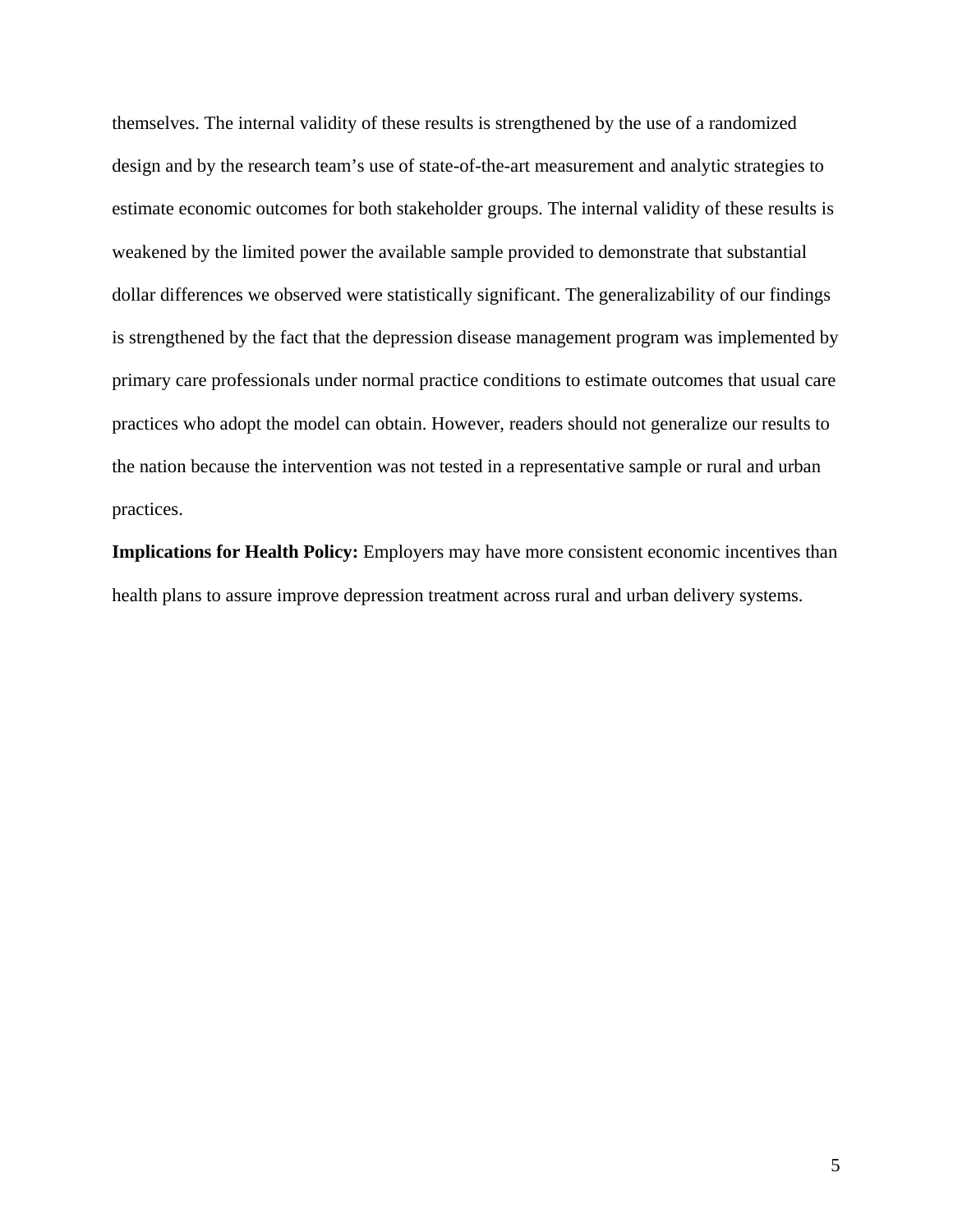## **Introduction**

There is increasing consensus that health care systems should increase the provision of evidence-based care for depression by adopting depression disease management programs. Even though the cost of these programs is relatively small,<sup>1-5</sup> stakeholders (constituency groups who influence program adoption) have generally volunteered each other, rather than themselves, to pay the extra costs. To contribute this debate, the first goal of this paper is to examine whether two stakeholder groups, health plans and employer purchasers, economically benefit from depression disease management. Health plans, particularly capitated health plans, potentially benefit if depression disease management lowers utilization costs.<sup>6-8</sup> Employer purchasers potentially benefit if depression disease management reduces work costs by improving the ability of depressed employees to perform their job.<sup>6,9-12</sup>

The second goal of this paper is to compare the stakeholders who economically benefit in rural versus urban communities to assure that policy decisions about which stakeholders should contribute to the extra costs of depression disease management are fair to both community types. Rural and urban health care delivery systems differ in multiple ways, perhaps most notably in access to mental health specialty care.<sup>13</sup> Evidence from observational studies documents that health plans covering rural residents realize \$2.61 reduction in the cost of physical problems for each \$1.00 they spend treating a patient with depression, while health plans covering urban residents did not economically benefit, $14$  concordant with the hypothesis that rural delivery systems may be substituting services for physical problems when depression is not recognized or appropriately treated. Conversely, urban employers realize \$2.54 per dollar expended on depression treatment compared to rural employers who realize \$1.56.14

To address these goals, the research team conducted a pre-planned secondary analysis of

6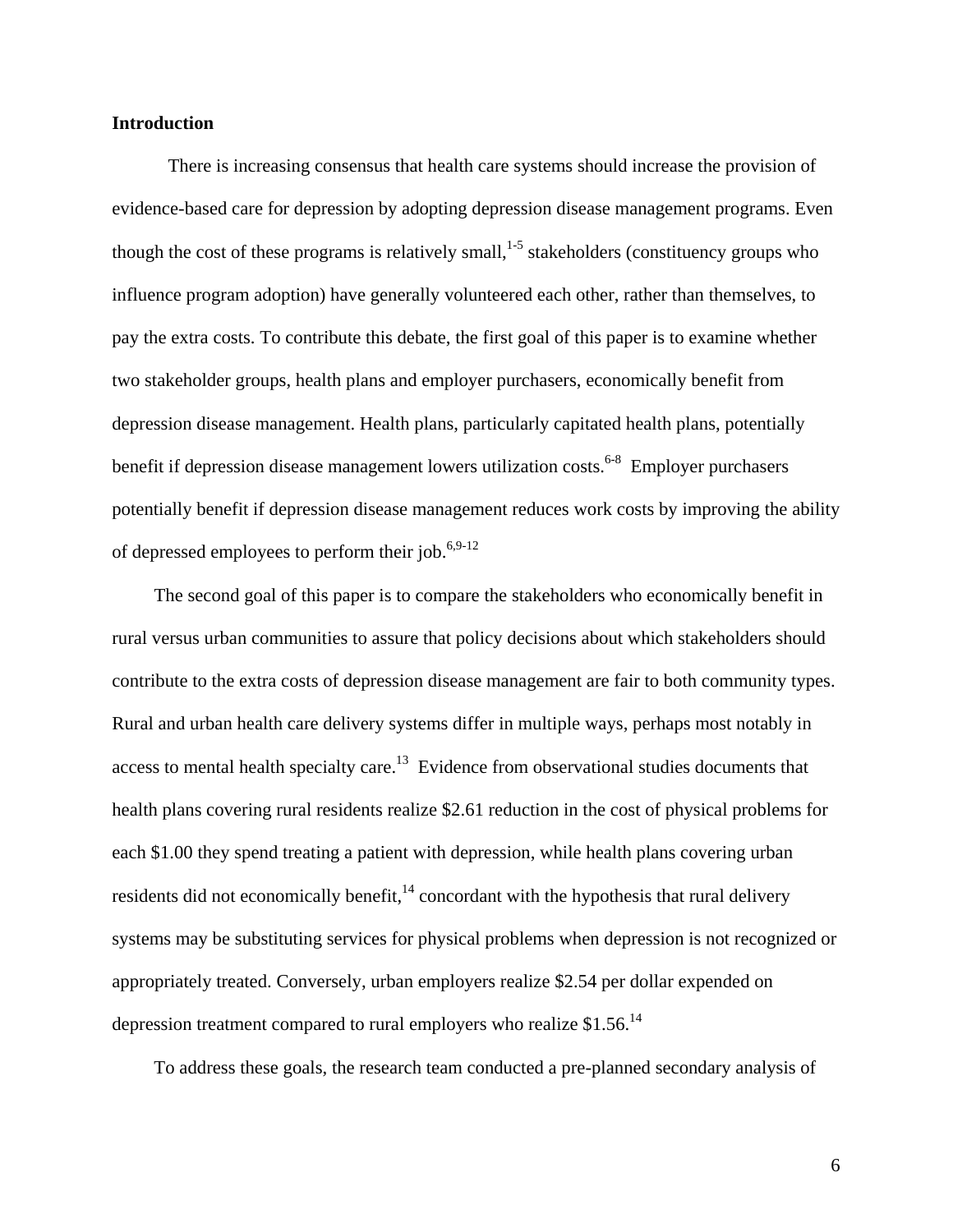the one randomized trial to date to examine the impact of depression disease management in a sizable number of rural and urban practices, the Quality Enhancement for Strategic Teaming  $(QuEST)$ ,  $^{17}$  to test the following hypotheses: (1) depression disease management will significantly reduce two year utilization costs in insured rural participants more than their urban counterparts, and (2) depression disease management will significantly reduce two year work costs in employed urban participants more than their rural counterparts. In addition, the study explored the impact of depression disease management on two year personal income in rural and urban participants.

#### **Methods**

#### *Depression Disease Management*

The QuEST team trained primary care professionals to improve the detection and management of major depression in the absence of an onsite mental health professional using a practice-based depression disease management model. Both the model<sup>15</sup> and it ability to improve clinical outcomes over two years have been described extensively in previous publications.<sup>16,17</sup>

#### *Sites and Randomization*

The study was conducted in 12 primary care practices located in eight metropolitan statistical areas (MSAs) and four non-metropolitan statistical areas (non-MSAs) in 10 states across the country (Colorado, Michigan, Minnesota, New Jersey, North Dakota, North Carolina, Oklahoma, Oregon, Virginia, and Wisconsin). The four non-MSA practices were located in Fergus Falls, MN in Otter Tail County (1996 county population = 53,857) approximately 50 miles from the nearest MSA; Minot, ND in Ward County (1996 county population  $= 59,755$ ) approximately 115 miles from the nearest MSA; Reedsport, OR in Douglas County (1996 county population = 10,728) approximately 75 miles from the nearest MSA; and Mauston, WI in Juneau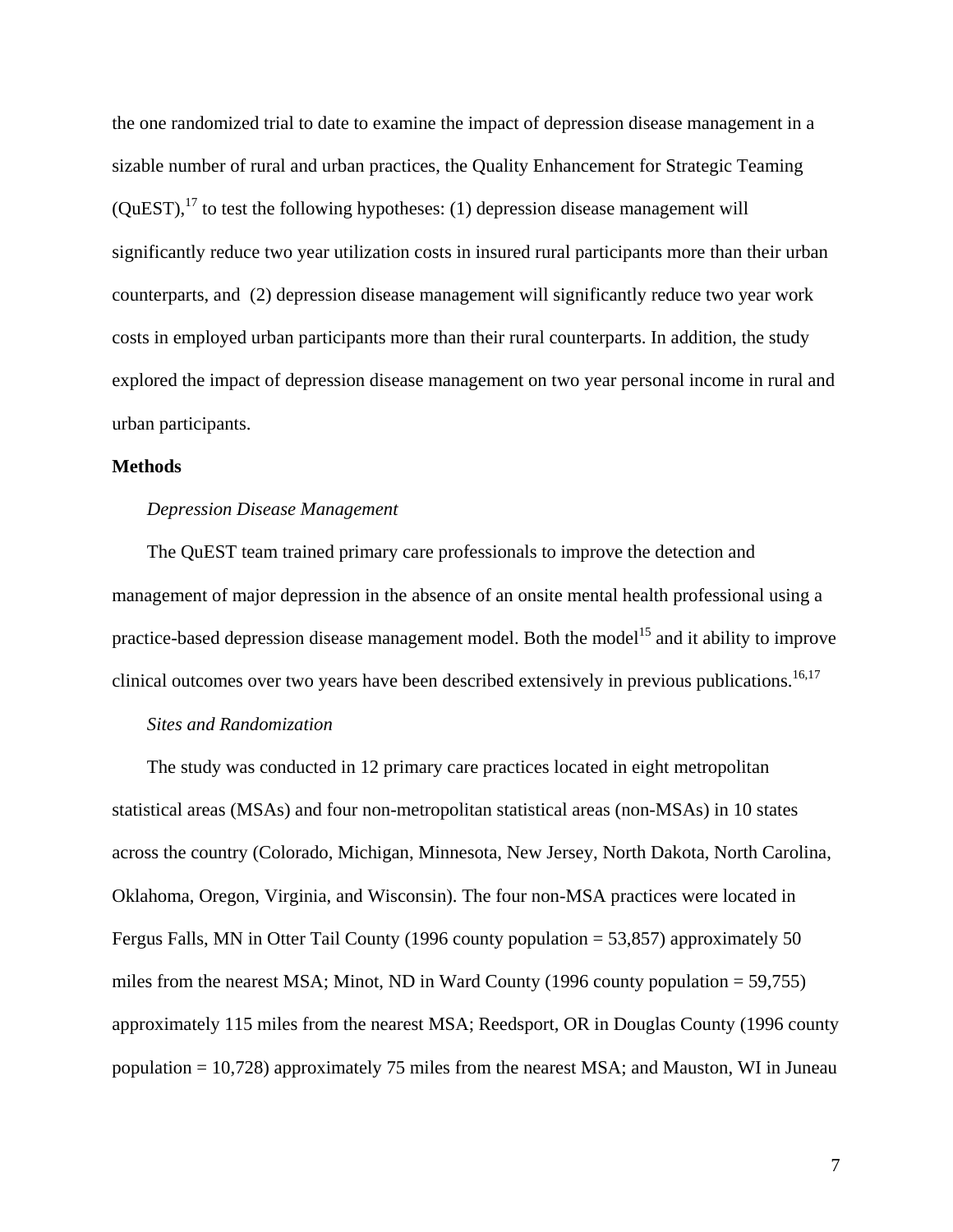County (1996 county population  $= 23,762$ ) approximately 70 miles from the nearest MSA. The eight MSA practices were matched into four blocks by pre-baseline depression treatment patterns before randomizing one practice from each block to depression disease management (intervention) and one to usual care. A similar procedure was used to match the four non-MSA practices into two blocks before randomization.

# *Recruitment and Data Collection*

 Between April 1996 and September 1997, 653 of 11,006 screen-eligible patients screened positive for depression in the past two weeks on a two-stage screener; 73.2% (479 of 653) of screen-positive patients agreed to participate in the study and completed a blinded baseline interview. One hundred sixty of the 479 participating patients were recruited from non-MSA practices. Data were collected by telephone at 6, 12, 18, and 24 months using structured instruments administered by an independent member of the research team blinded to patients' intervention status, except for three patients for whom primary care practices had to be contacted to request updated contact information. Concordant with an intent-to-treat design, patients who left the practice were re-interviewed even though they could not participate in ongoing depression disease management. All follow-up interviews were blinded except for 5 patients where the research team had to contact the practice to get updated patient locator information. The follow-up interviews achieved response rates of 90.2% at 6 months, 81.6% at 12 months, 73.1% at 18 months, and 70.1% at 24 months.

# *Operational Definition of Major Constructs in Data Analysis:*

*Rurality* – Patients recruited from MSA practices were classified as urban, while patients recruited from non-MSA practices were classified as rural. Intra-rural differences in county adjacency/population could not be meaningfully examined in the sample.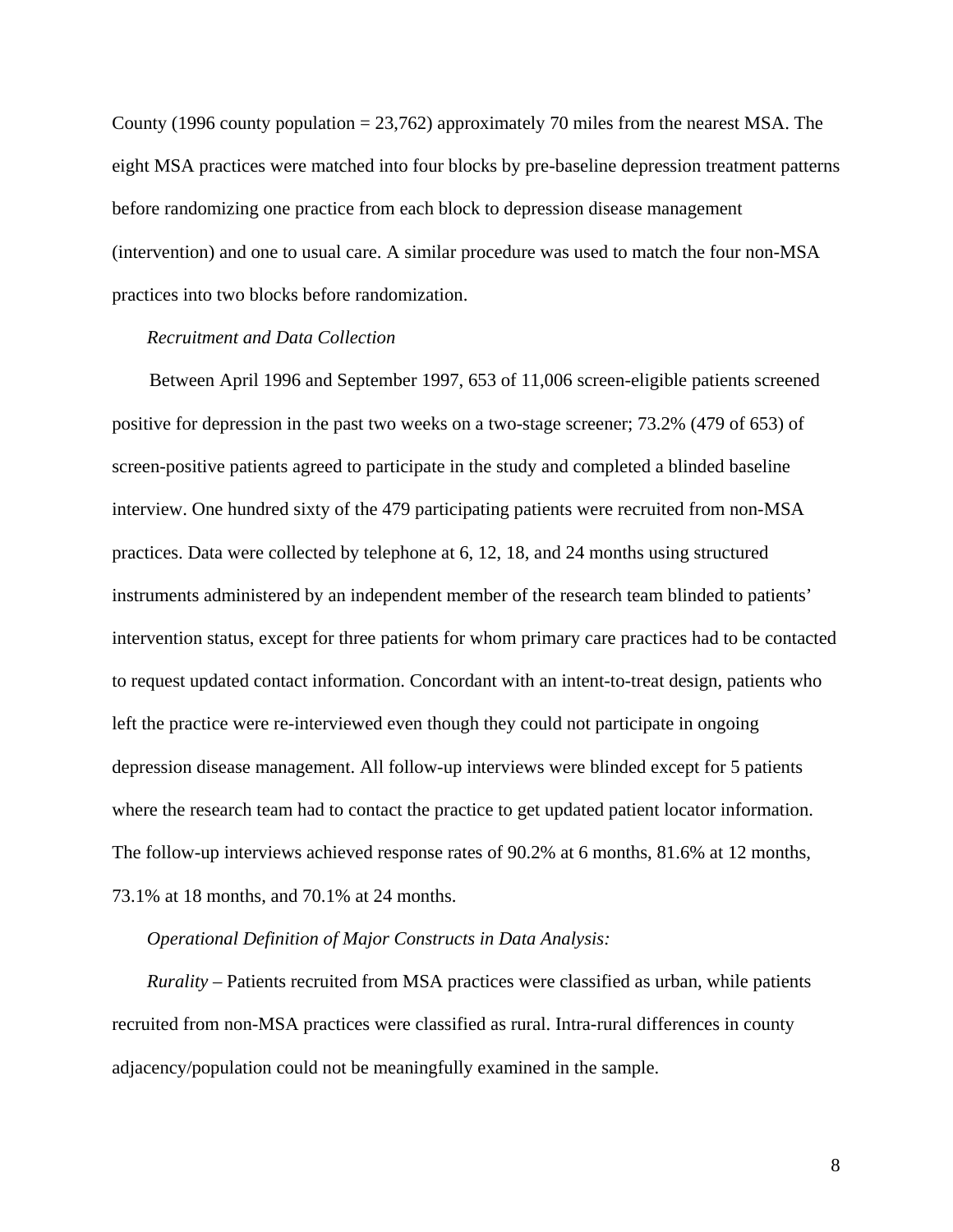# *Outcomes*

*Utilization Cost –* As described in detail in previous publications,<sup>1</sup> annual outpatient utilization costs in Year 2000 dollars were calculated by applying previously used cost estimating procedures<sup>5</sup> to patient-reported utilization at each wave. Utilization costs were log transformed before analysis to reduce the skewed distribution, and retransformed using smearing techniques.<sup>18</sup> We examined intervention impact on outpatient utilization costs (primary care, mental health care, and emergency room visits plus psychotropic medication), excluding inpatient costs, to avoid the extreme skewing that can occur when infrequent hospitalizations are included. Virtually all subjects interviewed at a given wave provided complete data on utilization. Three hundred eighty four (80.2%) patients with baseline health insurance of the 479 patients recruited to the study were included in the utilization cost analysis.

*Work Cost –* As described in detail in previous publications, work costs in Year 2000 dollars were estimated at each wave from patient-reported absenteeism over 4 weeks and productivity at work over 2 weeks. To monetize the intervention's impact on absenteeism, we multiplied the two year proportional reduction in absenteeism in the intervention group times absenteeism days over 24 months in the usual care group times each subject's full-time equivalent daily earnings at baseline. To monetize the intervention's impact on productivity at work, we multiplied the two year proportional gain in productivity in the intervention group times the average number of work days over 24 months times each subject's full-time equivalent daily earnings at baseline. The research team then summed the economic gains from productivity and absenteeism to estimate combined work costs (see Data Analytic Section). Patients who reported no employment at a given wave were excluded in the estimate for that wave. Three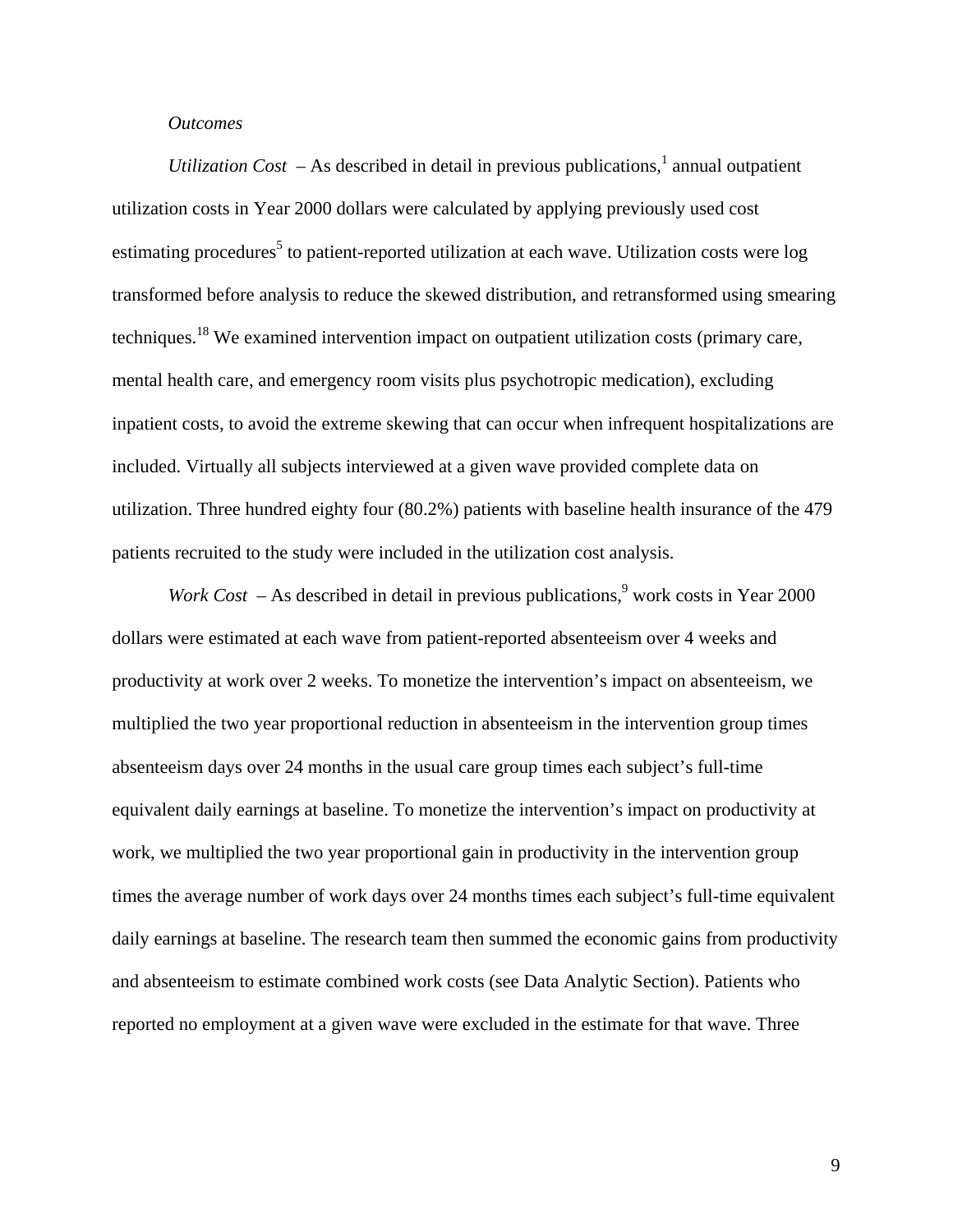hundred twenty six (68.1%) patients with employment at one or more waves of the 479 patients in the parent study were included in the work cost analysis.

*Personal Income* - Personal income in Year 2000 dollars was measured at baseline, 12 months and 24 months by national survey items<sup>19</sup> which asked subjects to estimate annual pretax wages from a job/self-employment and income from disability, retirement, and unemployment payments. Personal income was log transformed before analysis to reduce the skewed distribution, and retransformed in our presentation of results using smearing techniques.<sup>18</sup> Four hundred sixty (96.0%) patients reporting personal income  $\gg 0$  at one or more waves of the 479 patients in the parent study were included in the analysis, excluding a comparable number of subjects in the intervention and control conditions.

*Covariates –* Sociodemographic variables collected at baseline included age, sex, race/ethnicity, education, marital status, employment status, insurance status, and annual household income. Clinical covariates collected at baseline included depression severity, psychiatric comorbidity, physical comorbidity, depression treatment preferences, mental health status, physical health status, stressful life events, social support, recent depression treatment, recent primary care treatment, and recent hospitalization.

*Data Analytic Procedures –* We used two-sample t-tests for continuous variables and chisquare tests for dichotomous and categorical variables to evaluate sociodemographic and clinical differences between the rural and urban cohort, and between depression disease management and usual care patients within each cohort. Intent to treat analyses controlling for clinical and sociodemographic variables were carried out to analyze intervention impact on outcome by rurality, fitted to handle the correlation of repeated measures on a patient, patients nested within doctors, and doctors within practices as needed.  $20$  In the utilization cost analysis, the research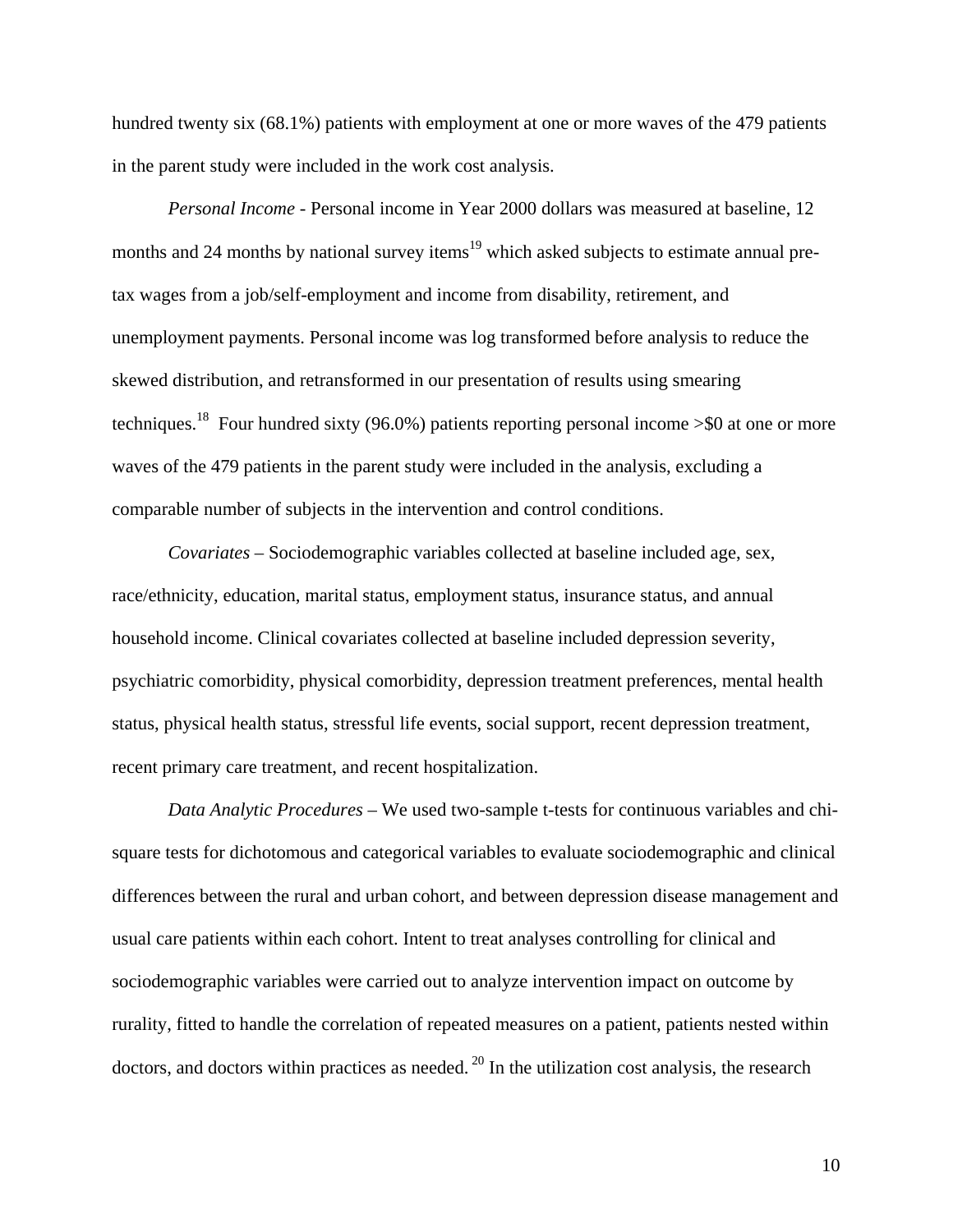team used linear mixed models to fit log-transformed cost data, applying smearing retransformation<sup>18</sup> to transform log costs back to dollar values. In the work cost analysis, the research team used linear mixed models including time as a linear and a quadratic term as previously described<sup>9</sup> to estimate: (1) the dollar value associated with proportion gain in productivity attributable to the intervention by rurality, and (2) the dollar value associated with the proportion reduction in absenteeism attributable to the intervention by rurality. These dollar values were summed to estimate combined work costs. In the personal income cost analysis, the research team fit linear mixed models to log transformed personal income assuming that missing personal income data are at random, applying smearing retransformation to transform log income back to dollar values. Confidence intervals for intervention impact on all three outcomes were estimated from 2000 bootstrap samples of subjects eligible for the analysis.<sup>22</sup> All models controlled for differences between the intervention and control groups within the rural and urban cohort by adjusting for all covariates which predicted the outcome variable at  $p<0.2$  in univariate analyses.<sup>23-26</sup> We used preplanned linear contrasts to obtain: (1) the change from baseline at each time point after baseline by intervention and rurality, and (2) the intervention effect at each time point after baseline by intervention and rurality.

Missing data patterns were examined to determine whether the data were missing completely at random (MCAR) or missing at random (MAR), with covariates identified in the latter case included in the analysis. Although unable to directly assess non-ignorable missingness (MNAR), the research team was not able to find any evidence that subjects dropped out of the study because of precipitous clinical decline. All statistical analyses were performed using SAS version 9.1.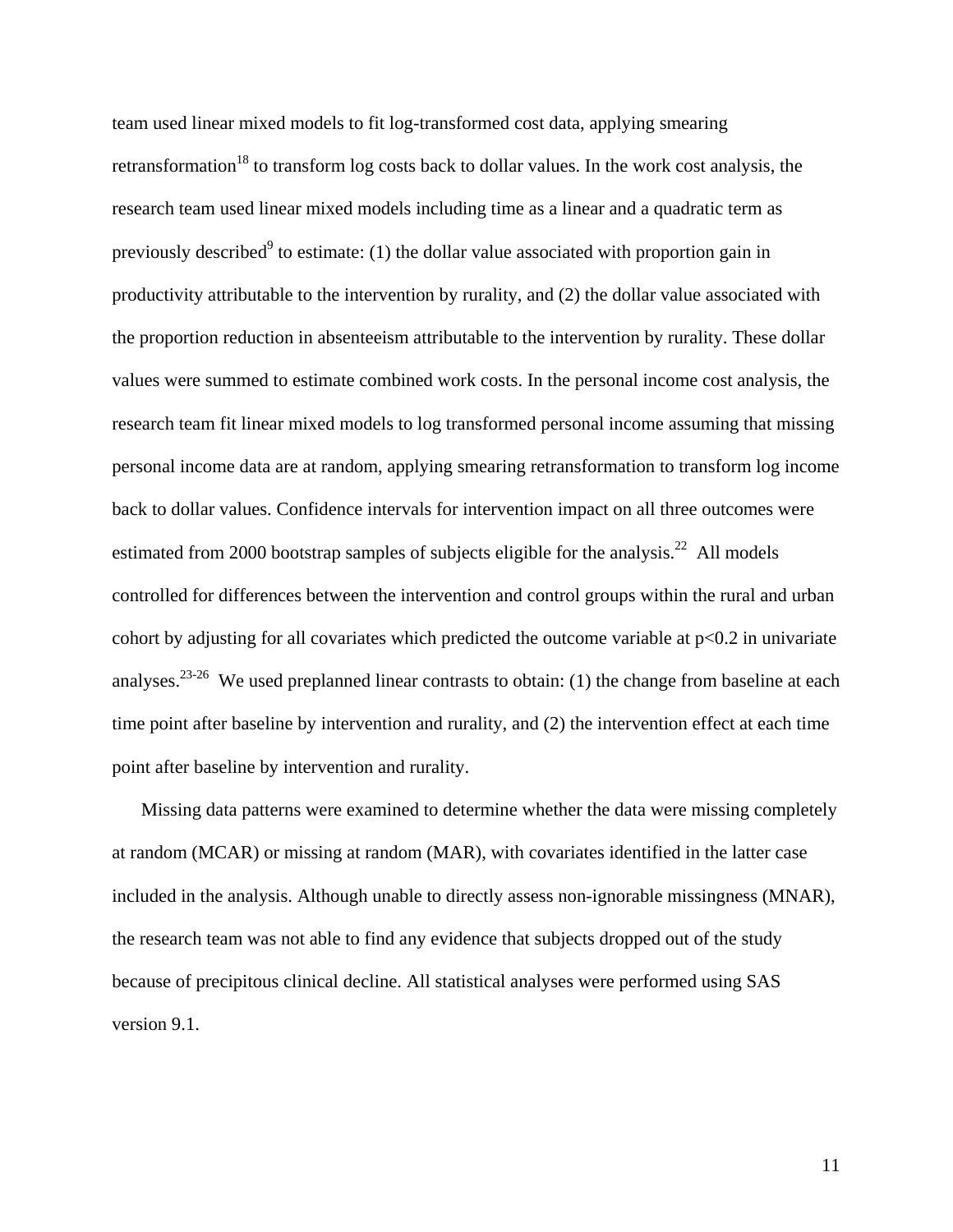# **Findings**

#### *Patient Characteristics*

The baseline sample had an average age of 42.1 years, was 16.1% male, 14.8% minority, 43.8% currently married, and 79.1% high school educated. Over half (55.7%) were employed either full or part-time, 84.3% had health insurance, and the annual household income averaged \$16,151. At baseline, patients reported an average of 6.7 of 9 criteria for major depression. Patients had been taking antidepressant medication for an average of 1.8 months, and 35.5% had received care from a mental health specialist in the previous six months. In this sample, 69.5% of patients reported that using antidepressants was acceptable and 75.6% indicated that specialty care counseling was acceptable. Overall, subjects reported an average of 2.0 physical comorbidities and 37.9% indicated having one or more panic attacks.

Baseline comparisons between the rural [rural depression disease management  $(RDM)$  + rural usual care (RUC)] and urban [urban depression disease management (UDM) + urban usual care (UUC)] groups indicated that the urban group had a significantly higher depression severity, as well as more physical and psychiatric comorbidity. Baseline comparisons between the RDM and RUC groups indicated that those in the RDM group were significantly more likely to be male, while those in the RUC group were significantly more likely to be employed. Baseline comparisons between the UDM and UUC group indicated that UDM patients were significantly more likely to have psychiatric comorbidity, while UUC patients were significantly older and had more physical comorbidity.

# *Depression Care Management Intensity*

Following the same protocol, urban patients in the depression disease management condition received 6.7 care manager contacts in the first year, compared to rural patients who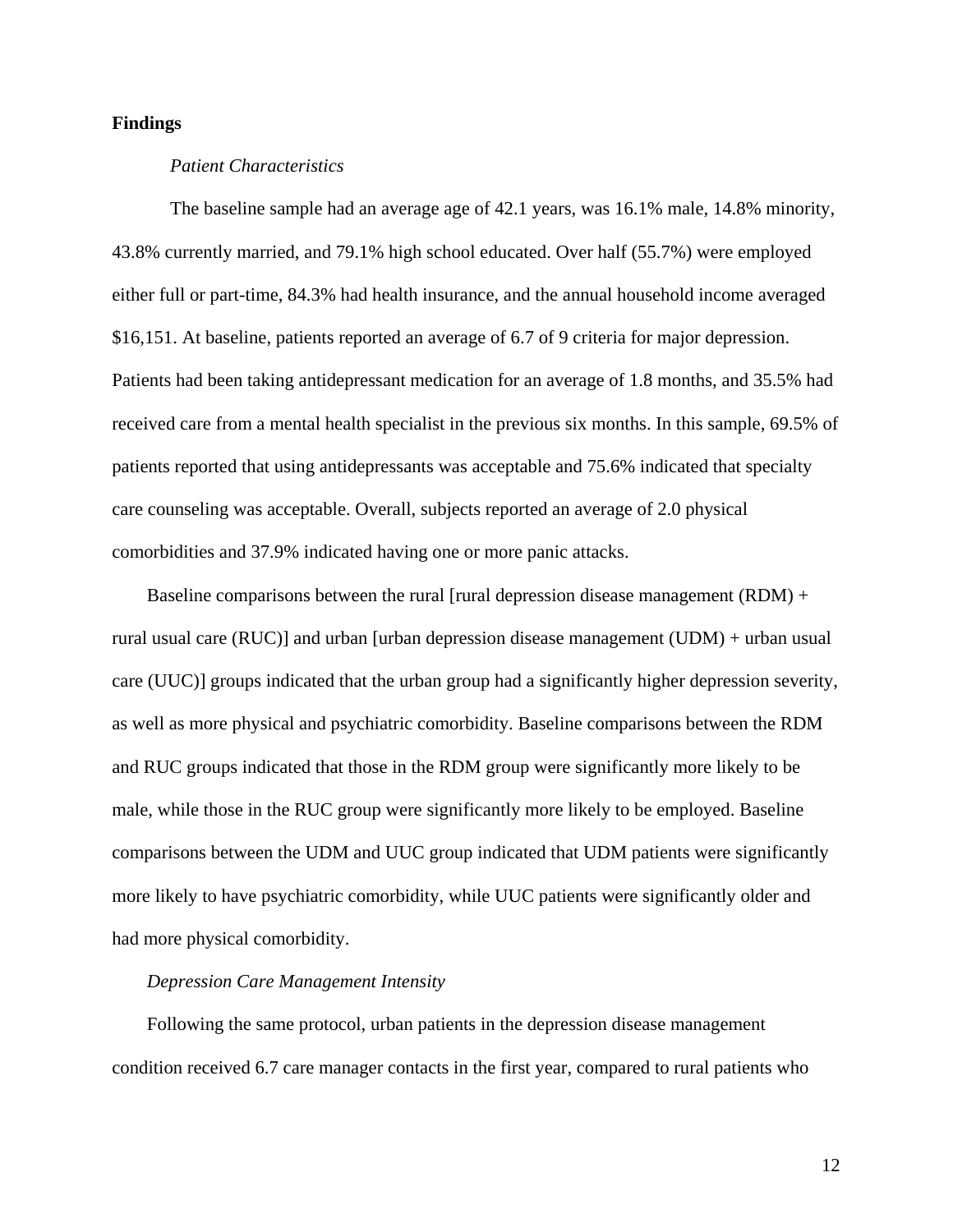received 8.0 contacts (rate ratio =  $0.86$ , p<.01). Urban patients in the depression disease management condition received 4.9 care manager contacts in the second year, compared to rural patients who received 7.4 contacts (rate ratio =  $0.67$ , p<.0001).

# *Outcomes*

Utilization Costs - The intervention did not significantly reduce outpatient utilization costs in the entire cohort over 24 months (-\$191, 95% CI =-\$2083 to \$1647, B=-0.15, p=0.65). A nonsignificant reduction in outpatient costs over 24 months was observed in the urban cohort (- \$1426, 95% CI =-\$3873 to \$926, B=-0.59, p=.16), while a non-significant increase was observed in the rural cohort (\$1584,  $95\%$  CI =-\$894 to \$4067, B=0.50, p=.32). Sensitivity analyses of utilization costs including hospitalization over 24 months produced qualitatively comparable findings. Figure 1 displays intervention impact on outpatient utilization costs with standard errors over 24 months by rurality.

 Work Costs - The intervention reduced absenteeism by 22.8% over 24 months at the level of a trend (-2LL  $X^2$ =5.6, df= 2, p=.06) and increased productivity at work by 6.1% over 24 months (-2LL  $X^2$ =6.0, df= 2, p<.05) in the entire cohort as earlier reported.<sup>9</sup> While not significant in either cohort, intervention: (a) reduced absenteeism by 20.2% (-2LL  $X^2$ =2.0, df= 2, p=.37) in the urban cohort and 19.7% (-2LL  $X^2$ =2.1, df=2, p=.35) in the rural cohort, and (b) improved productivity at work by 7.3% (-2LL  $X^2=4.0$ , df=2, p=.13) in the urban cohort and by 3.7% (-2LL  $X^2$ =2.4, df=2, p=.30) in the rural cohort. The intervention decreased combined work costs over 24 months in the entire cohort (-\$1970, 95% CI =-\$3934 to -\$92), in the urban cohort (-\$2315, 95% CI =-\$4942 to \$260), and in the rural cohort (-\$1315, 95% CI =-\$4518 to \$1546). Figure 1 displays intervention impact on combined work costs with standard errors over 24 months by rurality.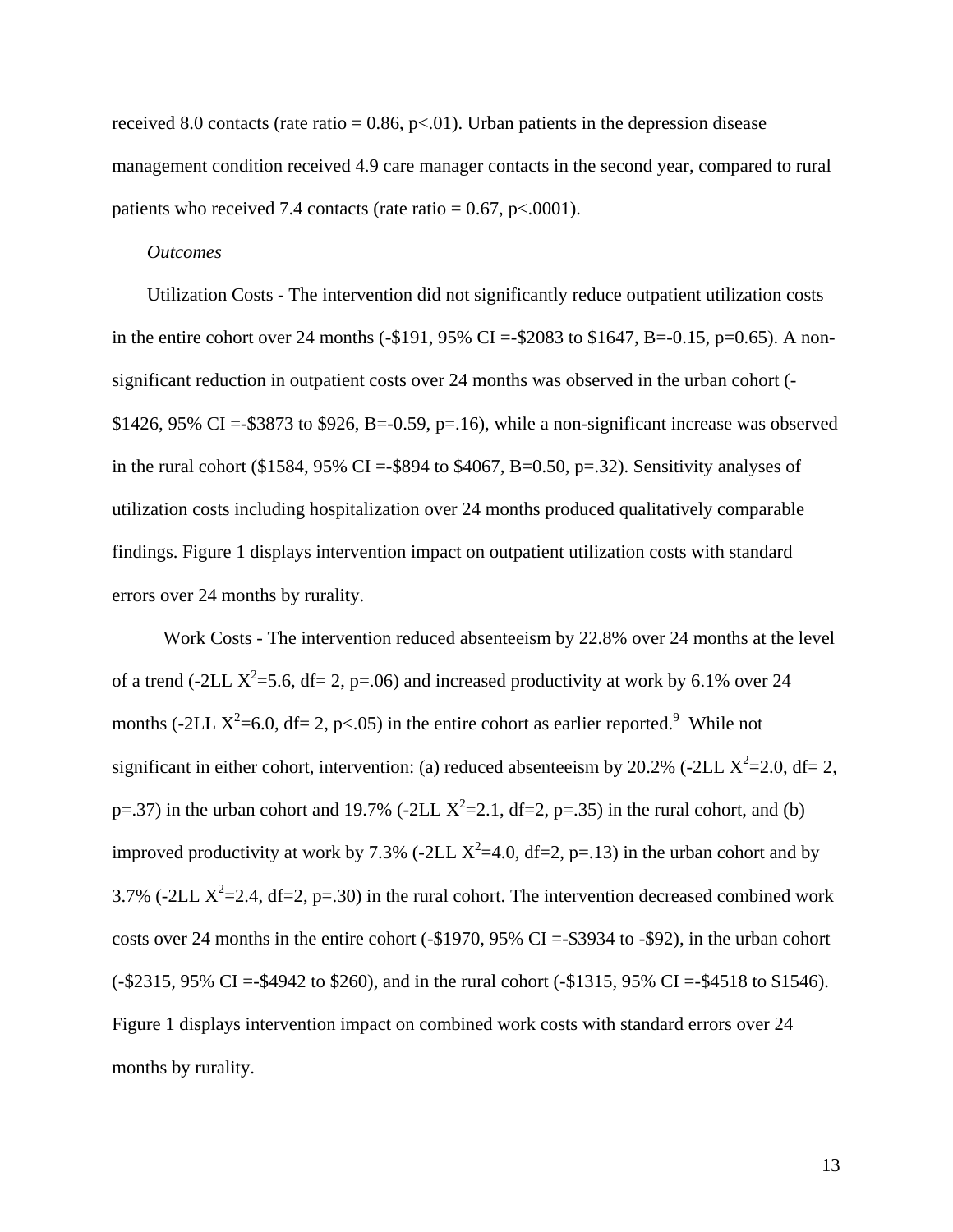Exploratory analyses demonstrated that intervention patients reported statistically comparable changes in personal income compared to usual care patients over 24 months in the combined cohort (\$465, 95% CI = -\$5740 to \$6662, B=-0.017, p=.94), in the rural cohort (-\$3007, 95% CI=-\$11091 to \$5472, B=-0.24, p=.49) and in the urban cohort (\$3755, 95% CI =- \$5345 to \$12842, B=0.18, p=.52).

#### **Discussion**

Our first hypothesis that the intervention's ability to reduce outpatient utilization costs would be greater in insured rural patients than their urban counterparts was not statistically confirmed. Neither was the predicted direction of the difference observable, as rural patients realized a \$1584 increase in outpatient utilization costs over two years while urban patients realized a \$1426 decrease. Our second hypothesis that the intervention's ability to reduce work costs would be greater in employed urban patients than their rural counterparts was not statistically confirmed; however, the predicted difference was qualitatively observable, as urban patients realized a \$2315 reduction in work costs while rural patients realized a \$1315 reduction. Thus, while economic outcomes did not significantly differ by rurality in this small sample size, improvements in outpatient treatment and work costs were more observable in the urban cohort than the rural cohort, consonant with the intervention's impact on clinical outcomes which was observable in the urban cohort only. $27$ 

How do these findings on economic outcomes compare to previous research? Multiple trials in urban practice settings<sup>2-4</sup> report that depression disease management programs increase outpatient utilization costs over one year. In contrast to these trials and observational research, 14 the intervention we tested appears to decrease outpatient utilization costs in urban patients. We explain this difference by our ability to capture a substantial decrease in utilization during second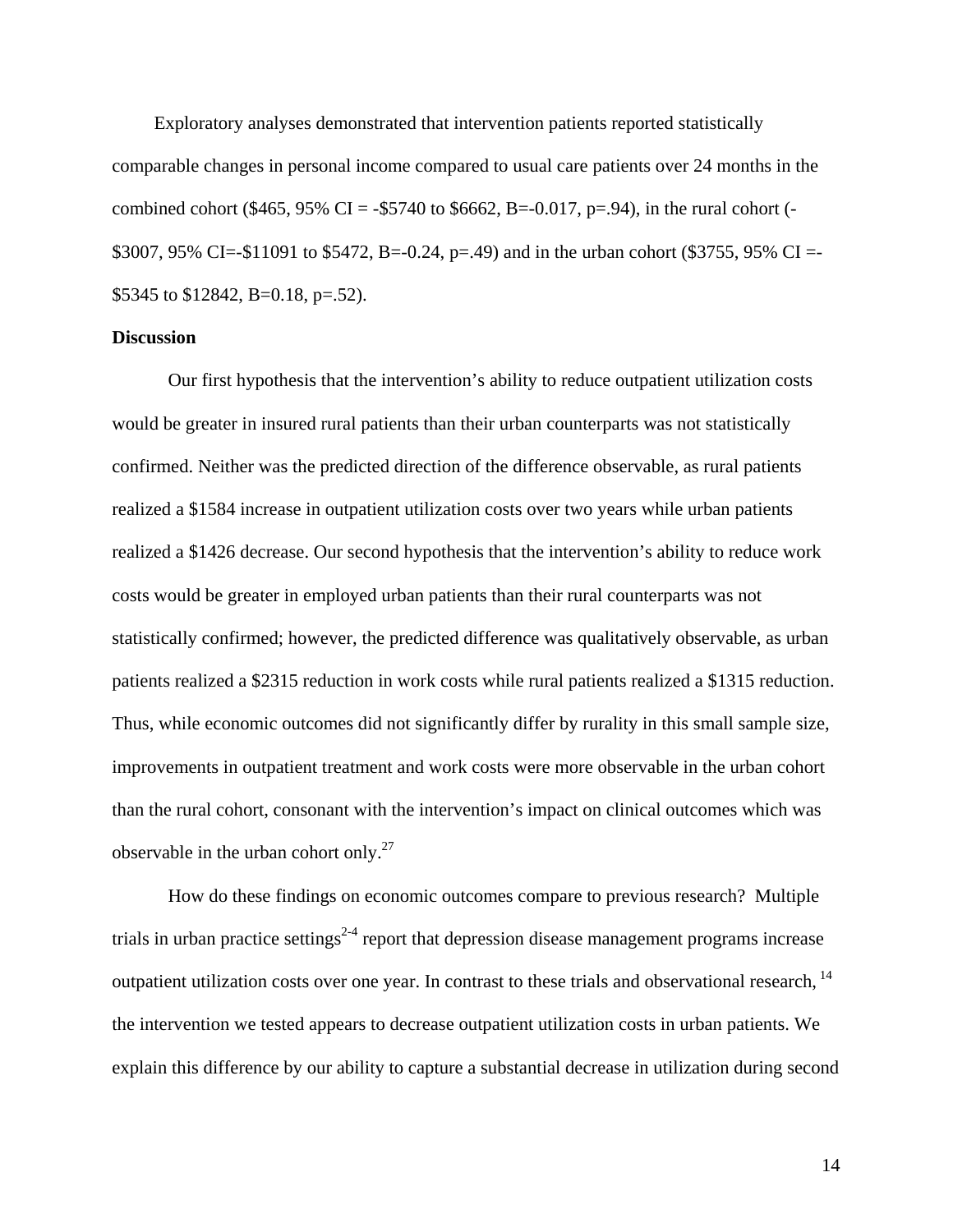year attributable to the intervention (data available from authors upon request). No studies to our knowledge have examined how depression disease management impacts outpatient utilization in a rural cohort.

The only trial examining the impact of depression disease management on absenteeism and productivity at work was conducted in this database. $\degree$  Confirming the conclusions of observational studies of high quality depression care,  $^{14}$  the intervention appears to reduce combined work costs in the urban cohort to a greater degree than the rural cohort. While the intervention has comparable effects on absenteeism in both groups, the economic value of improved absenteeism is higher in an urban population because urban workers are paid higher salaries than their rural counterparts.<sup>28</sup>

The internal validity of these results is strengthened by the use of a randomized design to evaluate the ability of depression disease management to improve stakeholder outcomes with a longitudinal intent-to-treat analysis over two years. The internal validity of these results is also strengthened by the research team's use of state-of-the-art measurement and analytic strategies to estimate economic outcomes for both stakeholder groups. The internal validity of these results is weakened by the limited power the available sample provided to demonstrate that substantial dollar differences we observed were statistically significant, a limitation facing secondary data analyses of the economic outcomes of many effectiveness studies. We acknowledge the block randomization design the parent study employed introduces a competing explanation for the rural-urban differences in intervention impact on personal income; however, we do not feel the block randomization design compromises our utilization or work cost findings because these cost estimates are derived from sociodemographically adjusted self-report items multiplied by a common metric.

15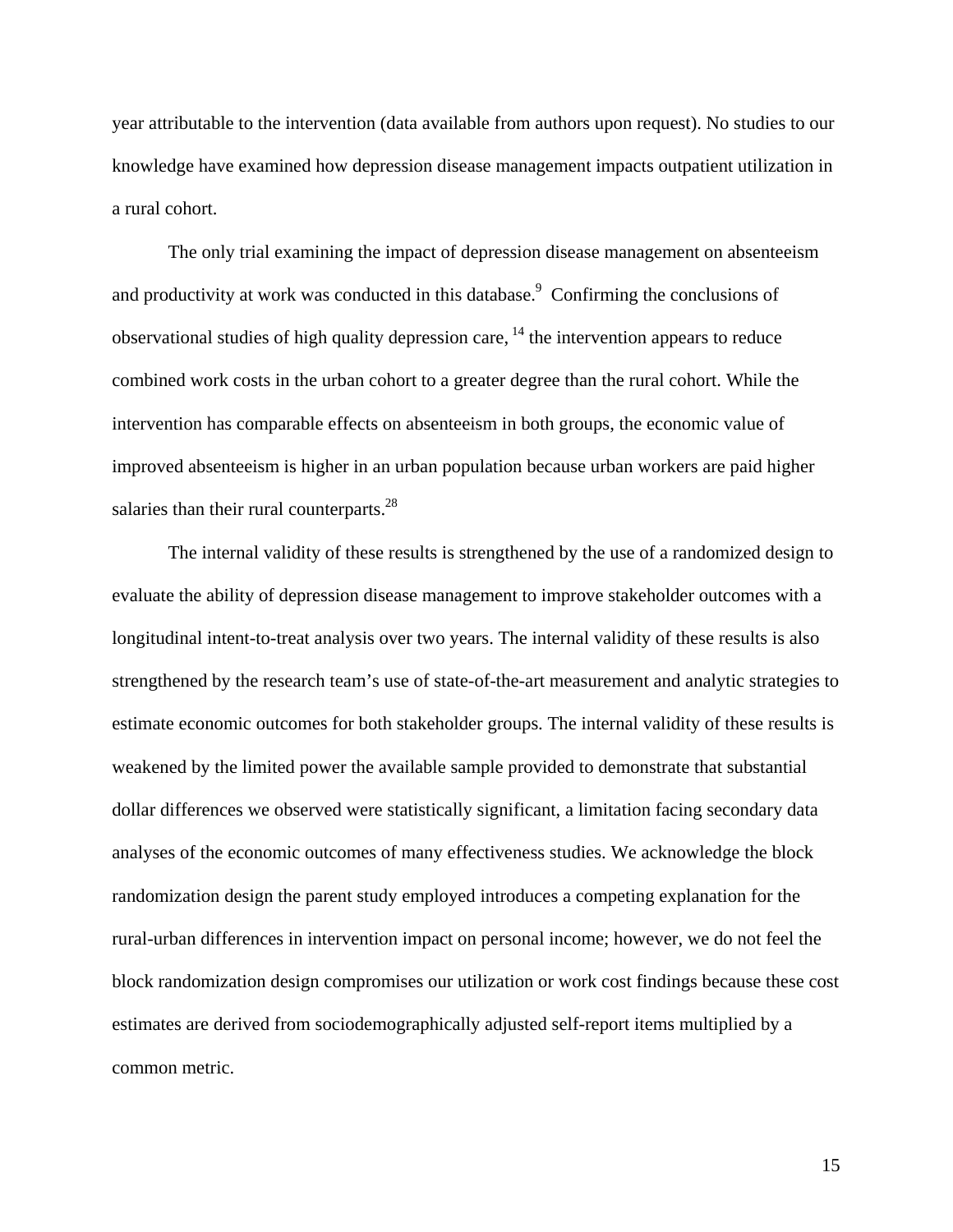The generalizability of our findings is strengthened by the fact that the depression disease management program was implemented by primary care professionals under normal practice conditions to estimate outcomes that usual care practices who adopt the model can obtain. While QuEST recruited a population-based sample of diverse depressed primary care patients in participating practices, we note that readers should not generalize our results to the nation because the intervention was not tested in a representative sample or rural and urban practices; however, to our best knowledge, the QuEST database is and will remain for the foreseeable future the largest multiple state database available to examine differential stakeholder benefit in rural and urban communities. This dataset does not however provide us the opportunity to examine how other potential stakeholders would be economically impacted by decisions to provide depression care management to rural America, including state Medicaid agencies, state taxpayers, state insurance commissions, rural communities and families themselves. While it is reasonable to assume these stakeholders would support depression care management, the multiple studies documenting that depression care management programs enhance functioning have not been able to demonstrate that any of these groups benefit economically from such programs.

If research is going to definitively contribute to policy decisions about stakeholder contributions to treatment models that achieve better outcomes at additional cost, interventions like the one we tested will need to be longitudinally evaluated on multiple economic outcomes in diverse sociodemographic, clinical, and geographic patient groups. In the likely event that policy makers conclude that such studies are too unwieldy or expensive, they may opt instead for 'best available' data. We argue that 'best available' data is a better option than stakeholder perceptions

16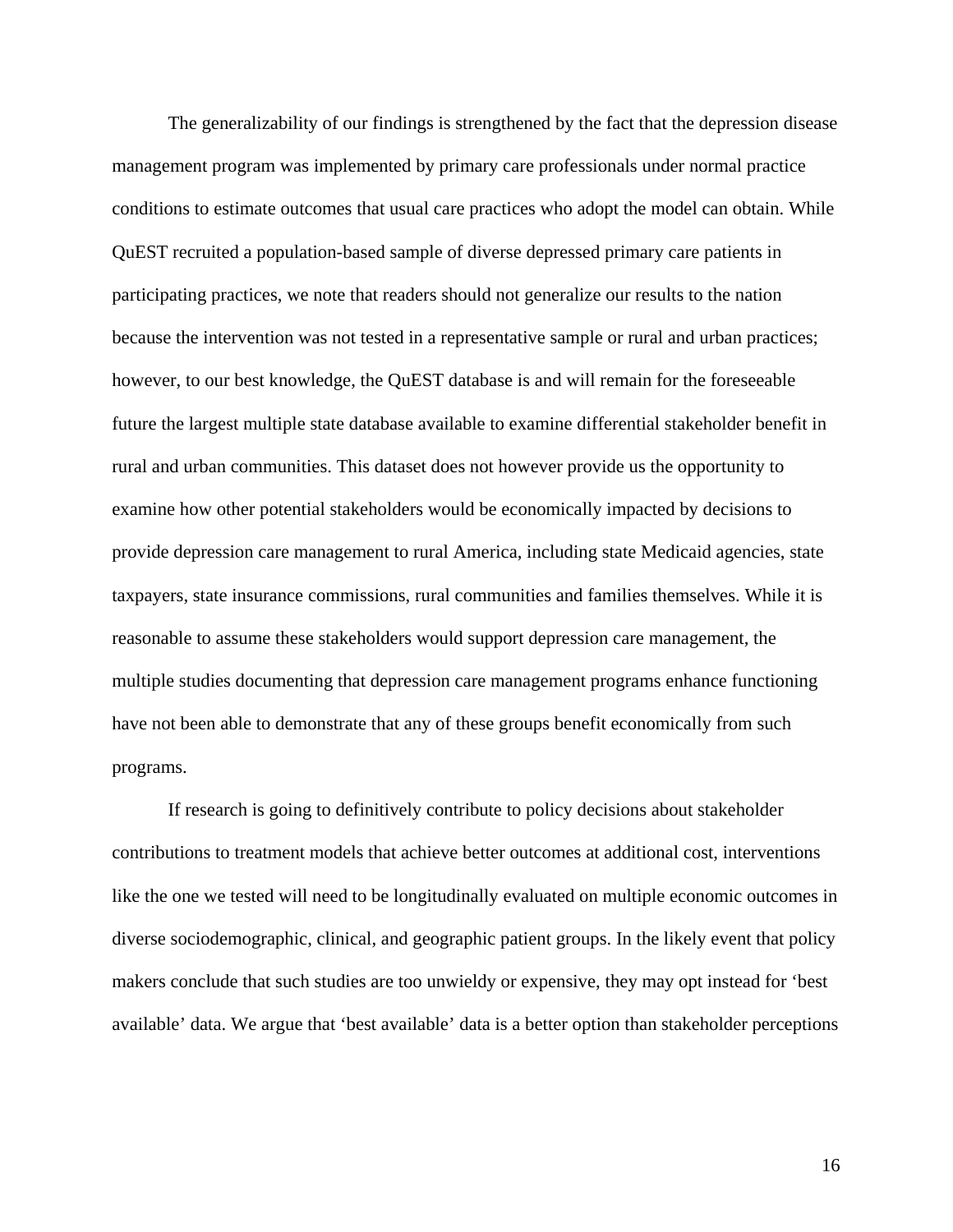about what is fair or affordable, particularly when patients are not likely to be at the table when 'who should pay' decisions are made.

These findings suggest that employers may derive more economic benefit than health plans from ensuring that depression care management programs are available for both the urban and rural patients they employ. This analysis contributes to the literature by underscoring that the importance of ensuring that employers are fully educated about the potential value of depression disease management programs for the rural and urban workers they employ.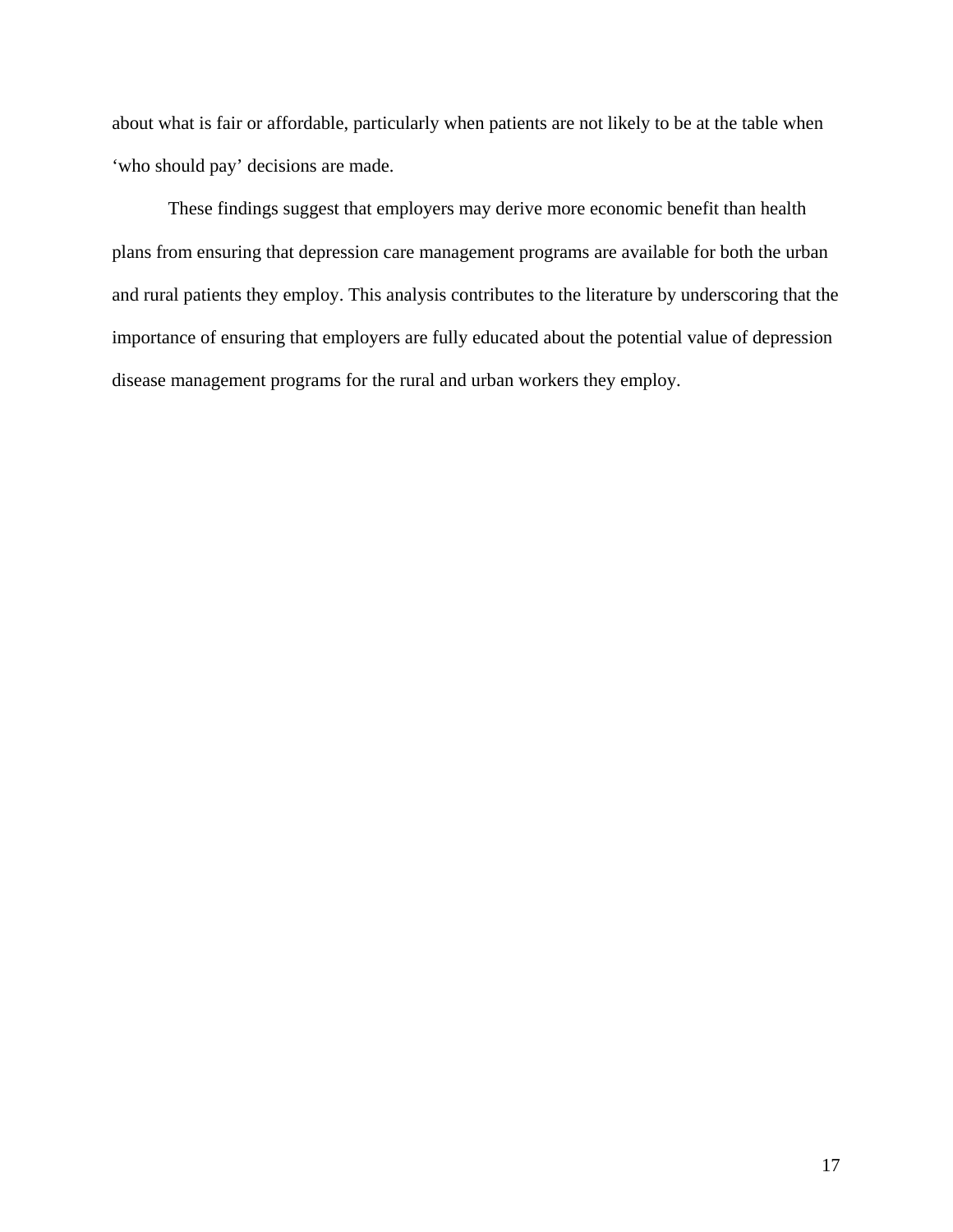# **Figure 1 - Intervention Impact on Per-Participant Stakeholder Costs Over 24 Months by Rurality**

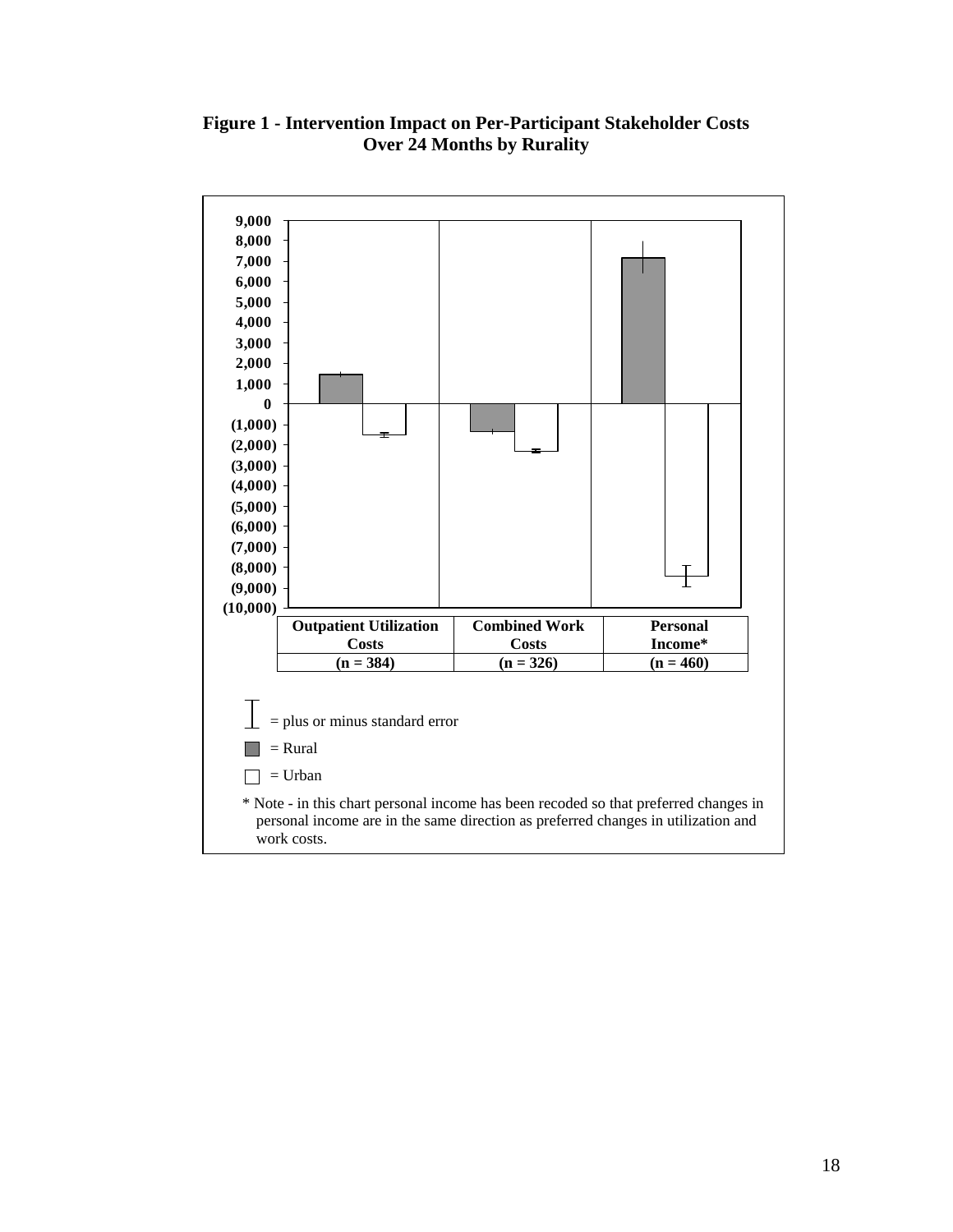#### **References**

- 1. Rost K, Pyne JM, Dickinson LM, Lo Sasso AT. Cost-effectiveness of enhancing primary care depression management on an ongoing basis. Ann Fam Med 2005; 3(1):7-14.
- 2. Simon GE. Cost-effectiveness of a collaborative care program for primary care patients with persistent depression. Am J Psychiatry 2001; 158:1638-1644.
- 3. Liu CF, Hedrick SC, Chaney EF, Heagerty P, Felker B, Hasenberg N et al. Cost-effectiveness of collaborative care for depression in a primary care veteran population. Psychiatr Serv 2003; 54:698-704.
- 4. Simon GE, Manning WG, Katzelnick DJ, Pearson SD, Henk HJ, Helstad CP. Cost-effectiveness of systematic depression treatment for high utilizers of general medical care. Arch General Psychiatry 2001; 58:181-187.
- 5. Schoenbaum M, Unutzer J, Sherbourne C, Duan N, Rubenstein LV, Miranda J et al. Cost-effectiveness of practice-initiated quality improvement for depression: Results of a randomized, controlled trial. J Am Med Assoc 2001; 286:1325-1330.
- 6. Simon GE, Revicki D, Heiligenstein J, Grothaus L, VonKorff M, Katon WJ et al. Recovery from depression, work productivity, and health care costs among primary care patients. Gen Hosp Psychiatry 2000; 22:153- 162.
- 7. Simon GE, Katzelnick DJ. Depression, use of medical services and cost-offset effects. J Psychosom Res 1997; 42:333-344.
- 8. Von Korff M, Katon W, Bush T, Lin EHB, Simon GE, Saunders K et al. Treatment costs, cost offset, and cost-effectiveness of collaborative management of depression. Psychosom Med 1998; 60:143-149.
- 9. Rost K, Smith JL, Dickinson M. The effect of improving primary care depression management on employee absenteeism and productivity: A randomized trial. Med Care 2004; 42(12):1202-1210.
- 10. Lo Sasso AT, Rost K, Beck A. Modeling the impact of enhanced depression treatment on workplace functioning and costs: A cost-benefit approach. Med Care 2006; 44(4):352-358.
- 11. Simon GE, Katon W, Rutter C, Von Korff M, Lin E, Robinson P et al. Impact of improved depression treatment in primary care on daily functioning and disability. Psychol Med 1998; 28:693-701.
- 12. Wells KB, Sherbourne CD, Schoenbaum M, Duan N, Meredith LS, Unutzer J et al. Impact of disseminating quality improvement programs for depression in managed primary care: A randomized controlled trial. J Am Med Assoc 2000; 283:212-220.
- 13. Rost K, Fortney J, Fischer E, Smith J. Use, quality, and outcomes of care for mental health: The rural perspective. Medical Care Research & Review 2002; 59:231-265.
- 14. Zhang M, Rost KM, Fortney JC. Depression treatment and cost offset for rural community residents with depression. Journal of Social Service Research 1999; 25:99-110.
- 15. Rost K, Nutting PA, Smith J, Werner JJ. Designing and implementing a primary care intervention trial to improve the quality and outcome of care for major depression. Gen Hosp Psychiatry 2000; 22:66-77.
- 16. Rost K, Nutting P, Smith J, Werner J, Duan N. Improving depression outcomes in community primary care practice: A randomized trial of the QuEST intervention. J Gen Intern Med 2001; 16:143-149.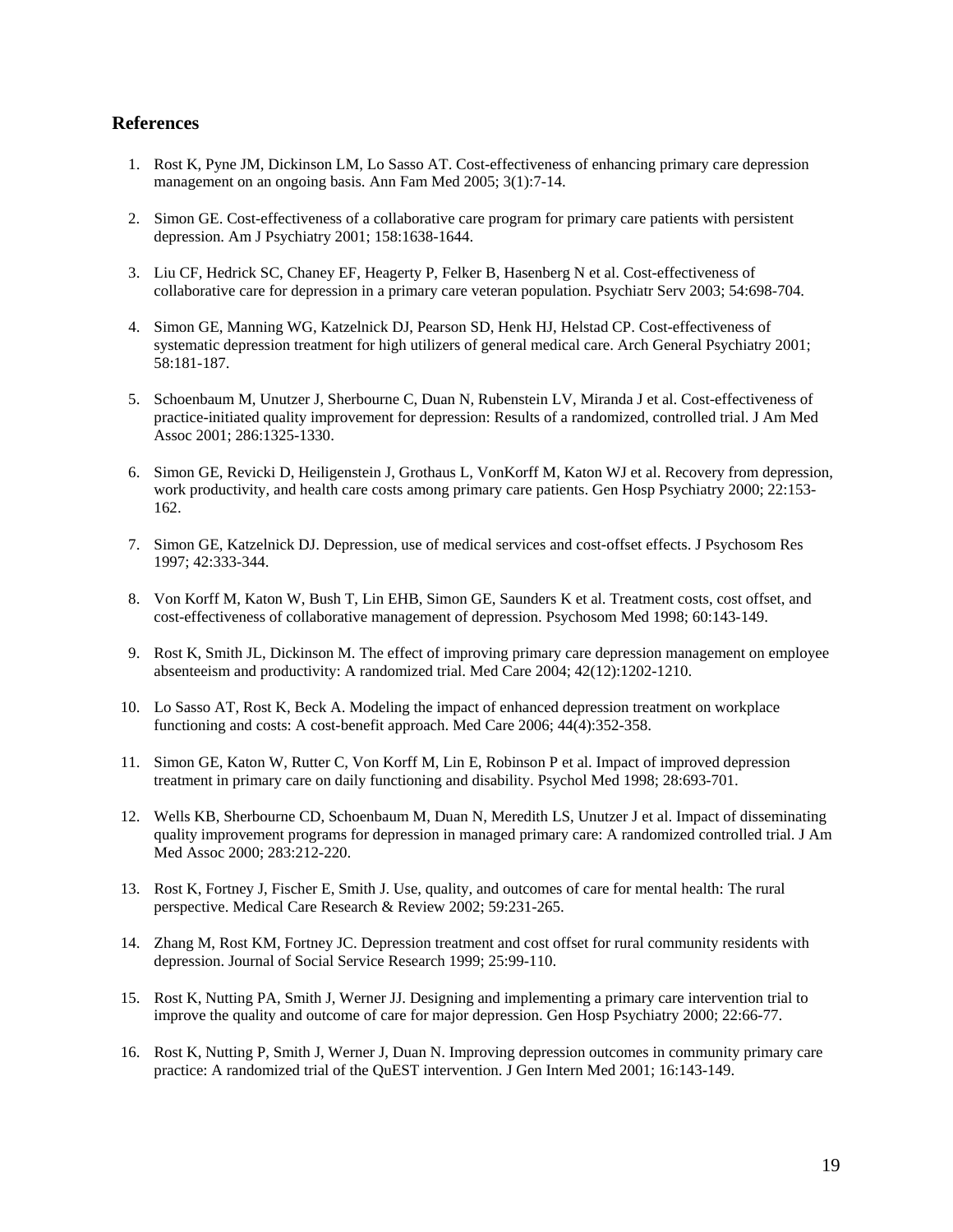- 17. Rost K, Nutting P, Smith JL, Elliott CE, Dickinson M. Managing depression as a chronic disease: A randomised trial of ongoing treatment in primary care. BMJ 2002; 325(7370):934-939.
- 18. Duan N. Smearing estimate: A nonparametric retransformation method. J Am Stat Assoc 1983; 78:605-610.
- 19. Bound J, Schoenbaum M, Waidmann T. Race and education differences in disability status and labor force attachment in the Health and Retirement Survey. The Journal of Human Resources 1995; 30:S227-S267.
- 20. Laird NM, Ware JH. Random-effects models for longitudinal data. Biometrics 1982; 38(4):963-974.
- 21. Rubin DB. Multiple Imputation for Nonresponse in Surveys. New York: John Wiley & Sons, 1987.
- 22. Efron B, Tibshirani RJ. An Introduction to the Bootstrap. New York: CRC Press, 1993.
- 23. Canner PL. Covariate adjustment of treatment effects in clinical trials. Control Clin Trials 1991; 12(3):359- 366.
- 24. Whittemore AS, Halpern J, Ahsan H. Covariate adjustment in family-based association studies. Genet Epidemiol 2005; 28(3):244-255.
- 25. Pocock SJ, Assmann SE, Enos LE, Kasten LE. Subgroup analysis, covariate adjustment and baseline comparisons in clinical trial reporting: Current practice and problems. Stat Med 2002; 21(19):2917-2930.
- 26. Beach ML, Meier P. Choosing covariates in the analysis of clinical trials. Control Clin Trials 1989; 10(Supplement 4):161S-175S.
- 27. Adams, S.J., Xu, S., Dong, F., Fortney, J. and Rost, K.M. Differential effectiveness of enhanced depression treatment for rural and urban primary care patients. Journal of Rural Health 2006; 22: 343-350.
- 28. Gale F. The Rural-Urban Gap in Manufacturing Productivity and Wages: Effects of Industry Mix and Region. Available at: http://ideas.repec.org/p/wop/censes/97-6.html (Accessed on April 20, 2006).